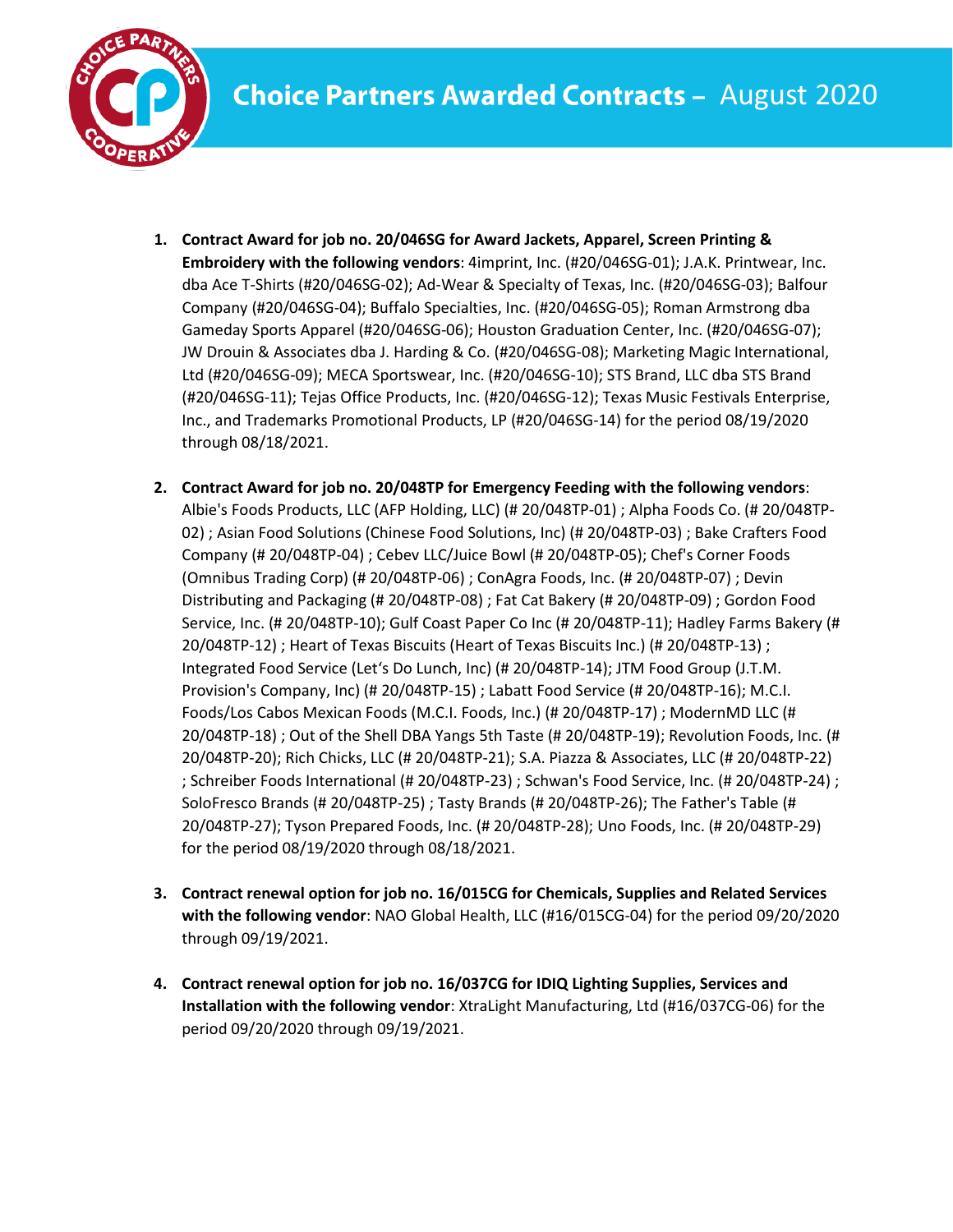- **5. Contract renewal option for job no. 16/058KH for Web-Based Electronic Bidding System with the following vendor**: Ion Wave Technologies, Inc. (#16/058KH-03) for the period 09/20/2020 through 09/19/2021.
- **6. Contract renewal option for job no. 17/044JN for JOC-IDIQ Electrical Services with the following vendors**: Trio Electric, LLC (#17/044JN-01) and Turner Power Systems & Contractor, LLC dba Turner Power & Construction, LLC (#17/044JN-02) for the period 09/20/2020 through 09/19/2021.
- **7. Contract Renewal option for job no. 17/045KC for Temporary Personnel Services with the following vendors**: 22nd Century Technologies, Inc. (#17/045KC-01); A-1 Personnel of Houston, Inc. (#17/045KC-02); The Reserves Network dba ExecuTeam Staffing (#17/045KC-03); Lane Staffing, Inc. (#17/045KC-04); Staffmark Investment, LLC dba Staffmark (#17/045KC-08), and The Spearhead Group, Inc. (#17/045KC-12) for the period 09/20/2020 through 09/19/2021.
- **8. Contract Renewal option for job no. 18/056KD for Technology Hardware, Software and Services with the following vendors**: ACCO Brands Corporation dba ACCO Brands USA, LLC (#18/056KD-02); Agular Systems Incorporated (#18/056KD-03); Avaya, Inc. (#18/056KD-05); Best Buy Stores, L.P. dba Best Buy for Business (#18/056KD-07); Birch Cline Technologies, LLC (#18/056KD-08); Case Emergency Systems (#18/056KD-12); CDW, LLC dba CDW Government LLC, CDW Government (#18/056KD-13); Critical Infrastructure Solutions (CIS), LLC (#18/056KD-15); DataVox, Inc. (#18/056KD-18); Digi International, Inc. dba SmartSense (#18/056KD-19); doc2e-file, Inc. (#18/056KD-21); Education Networks of America, Inc. dba ENA Services, LLC (#18/056KD-22); Double M Laser Products, Inc. dba Enhanced Laser Products (#18/056KD-24); HiED Inc. (#18/056KD-28); 5205 Limited Partnership dba Houston Communications, Inc. (HCI) (#18/056KD-29); Insight Investments, LLC (#18/056KD-30); Intech Southwest Services, LLC (#18/056KD-32); iTech Enterprises, LLC dba iTech Solutions (#18/056KD-34); LyncVerse Technologies (#18/056KD-37); Nearpod, Inc. (#18/056KD-39); Netsync Network Solutions (#18/056KD-40); Southwest Texas Horizons, LLC dba New Horizons CLC of Houston (#18/056KD-42); NWN Corporation (#18/056KD-44); Panorama Education, Inc. (#18/056KD-46); PCCare, Inc. dba Square3 (#18/056KD-47); PopSmart Technologies, LLC (#18/056KD-49); PS Lightwave, Inc. dba Pure Speed Lightwave (#18/056KD-52); R3 Collaboratives, Inc. (#18/056KD-53); Revolution Data Systems, LLC (#18/056KD-55); Set Solutions, Inc. (#18/056KD-56); SHI Government Solutions, Inc. (#18/056KD-57); Technical Laboratory Systems, Inc. (#18/056KD-61); Veritrust Corporation (#18/056KD-62); Waypoint Business Solutions, LLC (#18/056KD-64), and WebRevelation, Inc. (#18/056KD-65) for the period 09/19/2020 through 09/18/2021.
- **9. Contract Renewal option for job no. 18/058KC for Educational Materials and Related Items with the following vendors**: Achieve3000 (#18/058KC-02); CEV Multimedia Ltd (#18/058KC-06); CodeMonkey Studios, Inc. (#18/058KC-08); Early childhood, LLC dba Discount School Supply (#18/058KC-09); Eric Armin, Inc. dba EAI Education (#18/058KC-11); Frog Street Press, LLC (#18/058KC-12); GameSalad, Inc. (#18/058KC-13); Kaplan Early Learning Company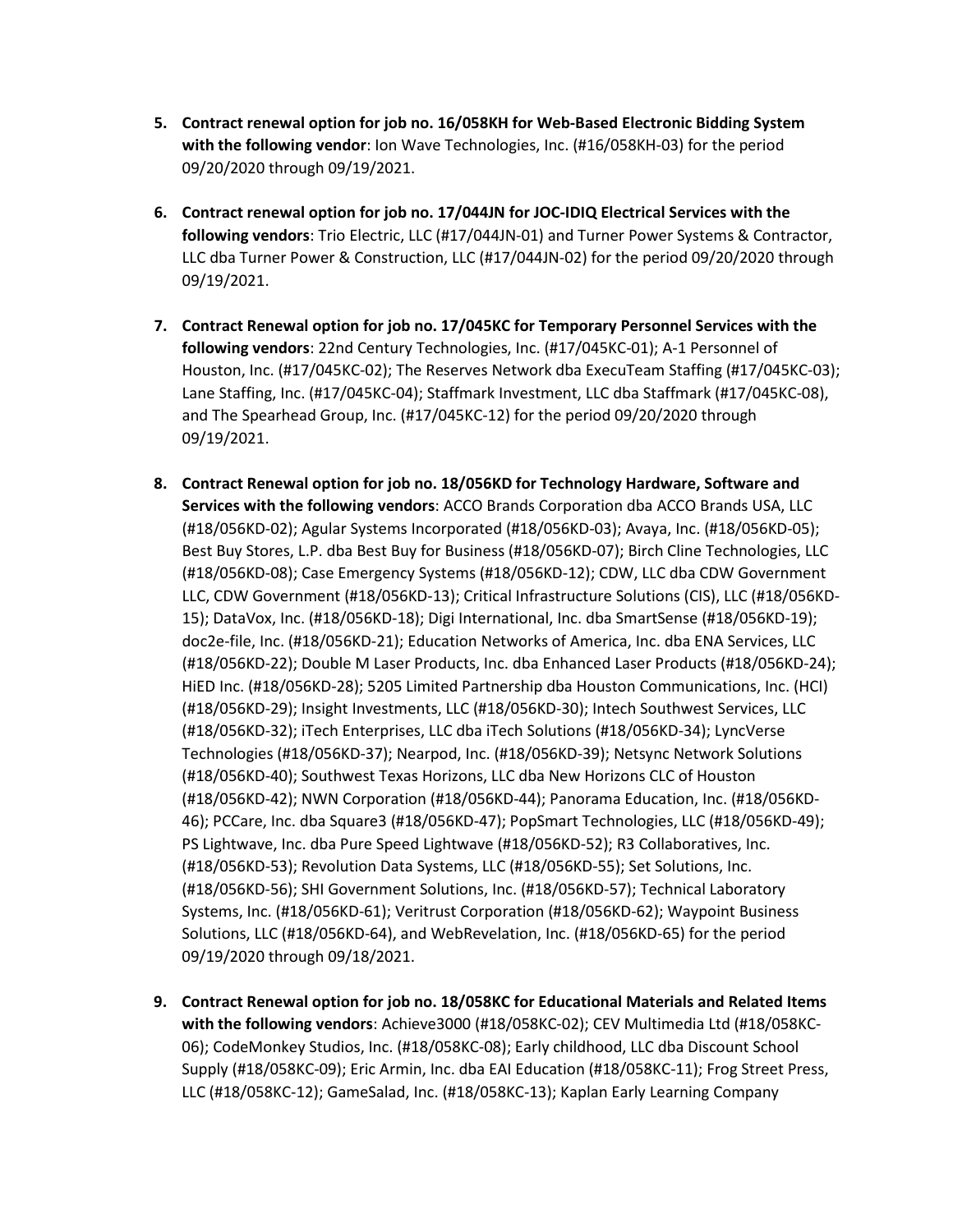(#18/058KC-15); Lab Resources, Inc. (#18/058KC-16); Lakeshore Equipment Company dba Lakeshore Learning Materials (#18/058KC-17); Mentoring Minds, L.P. (#18/058KC-20); Nasco Education, LLC dba Nasco (#18/058KC-22); NWEA dba Northwest Evaluation Association (#18/058KC-23); OTC Brands, Inc. dba Oriental Trading Company, Inc. (#18/058KC-24); Peoples Education, Inc. dba Mastery Education (#18/058KC-25); Pitsco, Inc. (#18/058KC-26); Public Missiles, Limited (#18/058KC-27); S&S Worldwide, Inc. (#18/058KC-31); Saddleback Educational, Inc. (#18/058KC-32); School Specialty, Inc. (#18/058KC-33); Studies Weekly, Inc. (#18/058KC-34); Sundance-Newbridge, LLC (#18/058KC-35); Teacher Created Materials, Inc. (#18/058KC-36); VuTech Display Systems (#18/058KC-39), and Cox Subscriptions, Inc. dba WT Cox Information Services (#18/058KC-40) for the period 09/19/2020 through 09/18/2021.

- **10. Contract Renewal option for job no. 18/060JN for JOC-IDIQ for All Trades with the following vendors**: Atlas Universal Roofing, Inc. dba Atlas Universal, Inc. (#18/060JN-01); Business Flooring Specialists, LP (#18/060JN-03); Cary Services, Inc. (#18/060JN-04); Choice! Energy Services Retail LP dba Choice! Energy Management (#18/060JN-05); Cook Mechanical, Inc. (#18/060JN-06); D&G Quality Roofing, Inc. (#18/060JN-07); Dura Pier Facilities Services, Ltd dba Facilities Sources (#18/060JN-08); Foster Fence, Ltd (#18/060JN-10); Emcor-Gowan, Inc. dba Gowan, Inc. (#18/060JN-11); J.R. Jones Roofing, Inc. (#18/060JN-12); Lee Construction & Maintenance Company dba LMC Corporation (#18/060JN-13); Reliable Commercial Roofing Services, Inc. (#18/060JN-14), and Westco Ventures, LLC (#18/060JN-17) for the period 09/19/2020 through 09/18/2021.
- **11. Contract Renewal option for job no. 19/042MJ for Disaster Mitigation Commodities/Services with Disaster Recovery JOC-IDIQ with the following vendors**: BMS CAT (fka Blackmon Mooring) (#19/042MJ-01); ERC Environmental & Construction Services, Inc. dba ERC (#19/042MJ-03); Horizon International Group, LLC (#19/042MJ-05), and Texas General Contractors, Inc. (#19/042MJ-06) for the period 09/18/2020 through 09/17/2021.
- **12. Assignment of Contract for job no. 20/002KD-05 for Art Supplies & Related Items** for 2020- 2022 Supply Catalog from Medisouth, Inc. dba Medisouth Store to Vadii, Inc. dba Medisouth Store. The effective date of the Consent for Assignment is August 19, 2020.
- **13. Assignment of Contract for job no. 20/004KD-03 for Classroom Teaching Supplies & Related Items** for 2020-2022 Supply Catalog from Medisouth, Inc. dba Medisouth Store to Vadii, Inc. dba Medisouth Store. The effective date of the Consent for Assignment is August 19, 2020.
- **14. Assignment of Contract for job no. 20/006KD-02 for Food Service Supplies & Related Items** for 2020-2022 Supply Catalog from Medisouth, Inc. dba Medisouth Store to Vadii, Inc. dba Medisouth Store. The effective date of the Consent for Assignment is August 19, 2020.
- **15. Assignment of Contract for job no. 20/007KD-03 for Health/Medical Supplies & Related Items** for 2020-2022 Supply Catalog from Medisouth, Inc. dba Medisouth Store to Vadii, Inc. dba Medisouth Store. The effective date of the Consent for Assignment is August 19, 2020.